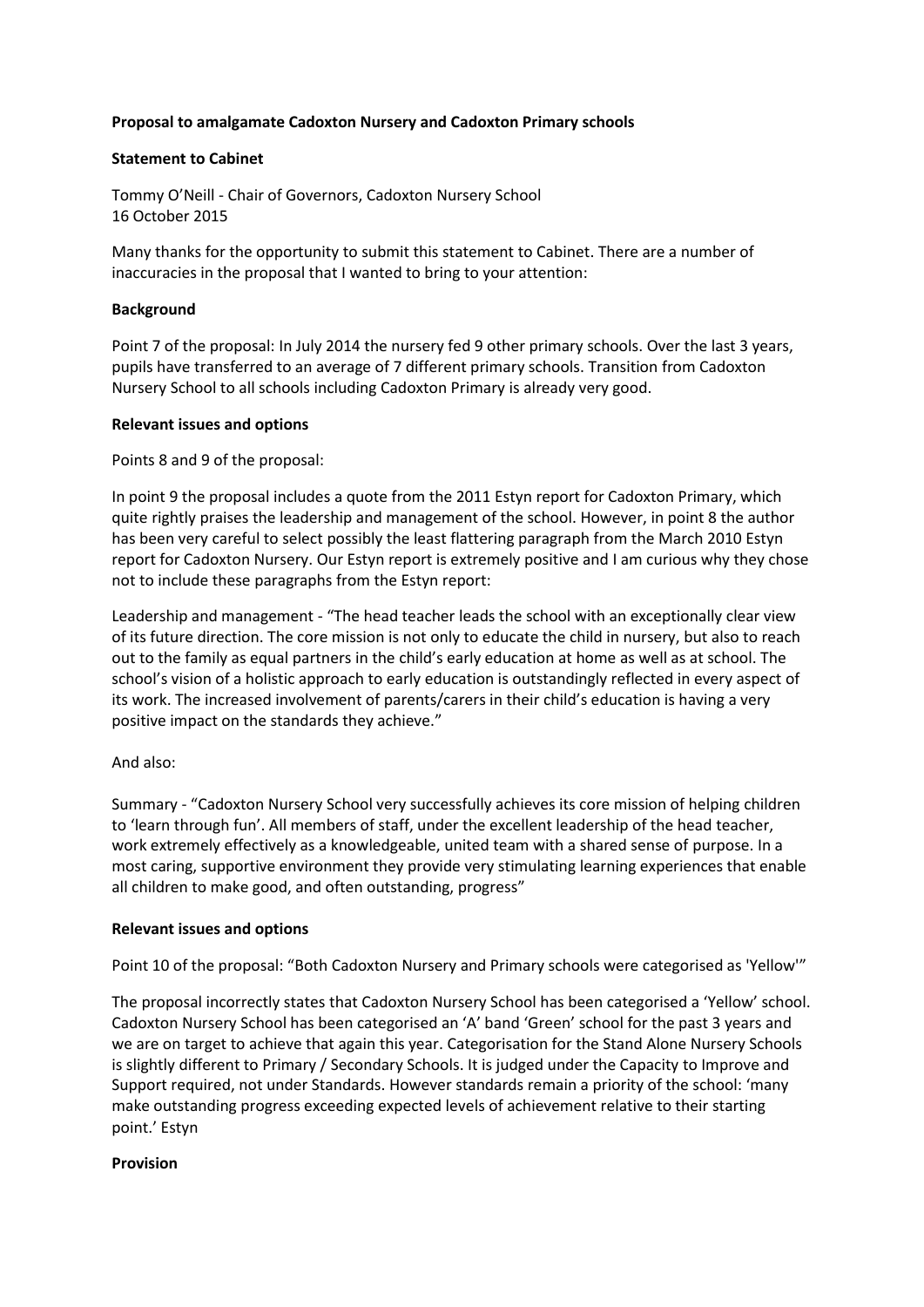Children of Cadoxton Nursery School are part of a 'school family,' 'school values' and 'school 'teaching methods' are in line with the Foundation Phase philosophy. "The nursery has an extremely positive partnership with parents. The school's commitment to parents is outstanding and begins even before the children are admitted to nursery. Parents are valued". Estyn

The proposal states that: **"**The provision for pupils with Additional Learning Needs (ALN) will be identified at an earlier age." Early identification already exists in the nursery. We have excellent and established links with Flying Start, Health Visitors, local families so intervention is put in place prior to the child starting at nursery. "Provision for children with additional learning needs is outstanding." Estyn

The report also mentions that amalgamation will "enable staff to fully plan for a more pupil-led approach during the foundation phase". The proposal fails to mention that Cadoxton Nursery School is seen as having sector leading practice by Central South Consortium, and was recently selected by the Central South Consortium to be part of the Foundation Phase Alliance Group because of our outstanding Provision and Foundation Phase Practice. Cadoxton Nursery School is the only school in the Vale to have this recognition.

### **Officers consulted**

I was informed that the Vice Chair of Cadoxton Primary school had sight of this proposal in his capacity as local Councillor before it was in the public domain. The proposal mentions the officers consulted but there is no mention that local councillors were also contacted. Clearly the Councillor has an interest in this amalgamation and has been vocal in the past arguing against the independence of Cadoxton Nursery School. I am not suggesting there has been any impropriety in the preparation of this proposal but for the sake of transparency could I suggest that in future all interested parties declare when they have an interest in a proposal.

#### **In summary**

The children in the Nursery already receive a consistent and structured path of learning. It is my view that the focus of this proposal is less about improving educational standards and is really about saving money. The paper alludes to "continuing pressures on the schools budget" and this was borne out when we met with the Head of Strategy, Community Learning & Resources to learn of this proposal and she shared that standalone nurseries are not viable in the current financial climate.

Point 27: "majority of any revenue saving are likely to be attached to a decrease in management costs".

A £60k saving is cited in the paper. I must emphasise that the achievements of the nursery have only been possible through the unwavering passion, vision and leadership of the head teacher of the nursery, a role that this paper proposes to remove.

I fully realise we are in a difficult economic climate, but I would ask you to also consider the 'value added' a successful and thriving nursery brings to pupils, parents, the wider community and the Council. I appreciate it is very hard to attach a monetary value to this. I would argue that the nursery does provide considerable 'value added' through exemplary leadership, an exceptionally high standard of teaching, continued community support and vital inter agency working.

When considered in this context the Council is getting extremely good value for money with Cadoxton Nursery operating as a standalone nursery. All the evidence shows that Cadoxton Nursery is very high performing with exceptional leadership. An amalgamation would be detrimental to the pupils, to the overall school provision and quality of education, to all the nursery staff and to the wider community.